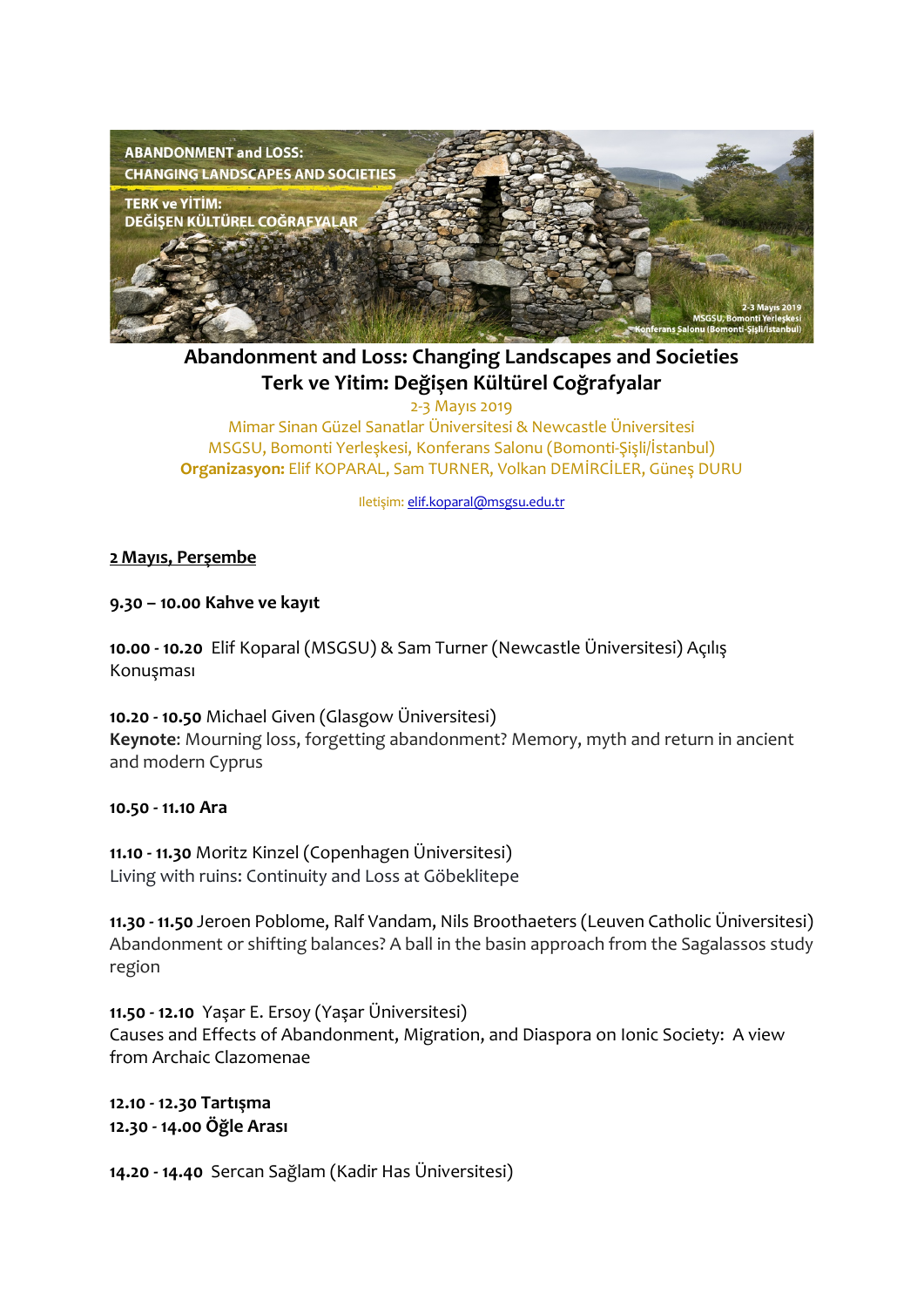The Forgotten Monuments of Ayvalık Countryside

**14.40 - 15.00** Mark P. Jackson (Newcastle Üniversitesi) Excavating Kilise Tepe and writing abandonment

**15.00 - 15.20** Sevgi Görmüş (İnönü Üniversitesi) Anthropology of landscape in the interface of ecology and archeology: The transition from Fırat River to Karakaya Dam

**15.20 - 15.40 Tartışma 15.40 - 15.50 Ara**

**15.50 – 16.10** Guillermo Reher (CSIC) Arresting abandonment through cultural landscapes: is Las Medulas (Spain) a missed opportunity?

**16.10 - 16.40 Tartışma**

**\*\*\*\*\*\*\*\*\*\*\*\*\*\*\*\*\*\*\*\*\*\*\*\*\*\*\*\*\*\*\*\*\*\*\*\*\*\*\*\*\*\*\*\*\*\*\*\*\*\*\*\*\*\*\*\*\*\*\*\*\*\*\*\*\*\*\*\*\*\*\*\*\*\***

### **3 Mayıs, Cuma**

**10.00 - 10.20** Seçil Tezer Atay (İTÜ) Left and Found: Transformation of Kale Mahallesi/Neighbourhood in Bergama

**10.20 - 10.40** Felix Pirson (DAI)

Regional Abandonment and Decline as Stimulus for Pergamon´s Settlement History? Some Thoughts on a Complex Relationship

**10-40 - 11.00** Ümit Arpacıoğlu – Bülent Çınar (MSGSU) Art and Architecture in Rural Landscape: Creating a turning Point (Sustain your Village)

**11.00 - 11.20 Tartışma 11.20 - 11.30 Ara**

**11.40 - 12.00** Agnieszka Latocha (Wrocław Üniversitesi) Depopulation and abandonment. And what next? Sudety Mts case study, SW Poland

**12.00 - 12.20** Bas Pedroli (Wageningen Üniversitesi) Recent dynamics in European landscape – tragedy or blessing?

**12.20 - 12.40 Tartışma 12.40 - 14.00 Öğle Arası**

**14.00 - 14.20** Diana Miznazi (DAI) "Social and urban loss due to the current Syrian conflict".